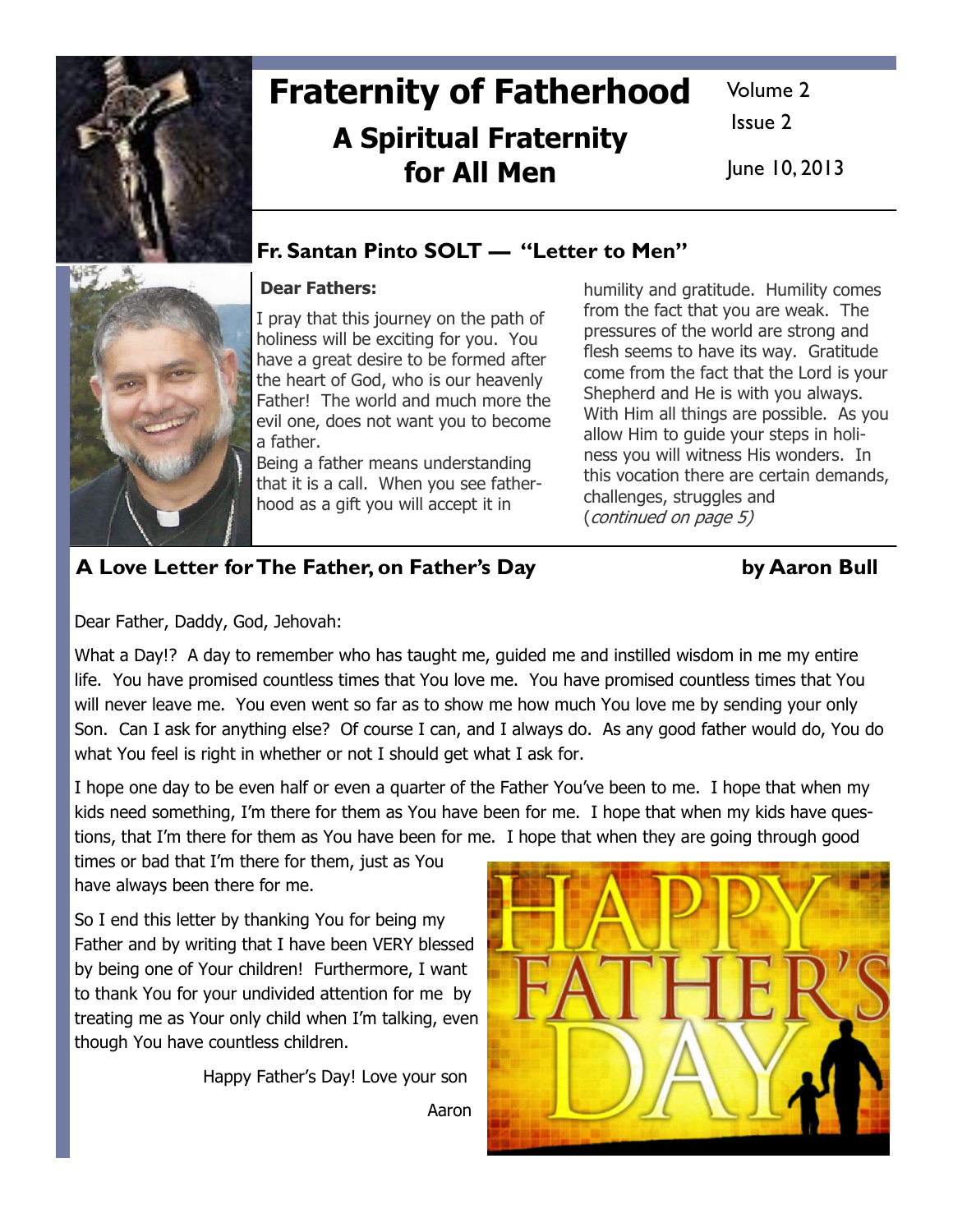# **Fraternity of Fatherhood Page 2 Page 2**

## Men's Retreat in Sacramento—June 8, 2013

The men of the Fraternity of Fatherhood, men from the parish Center building committee and Cursillo, collaborated at St. Mel Parish in Fair Oaks, California (a suburb of Sacramento) to host a One Day Men's Retreat. The theme of the retreat was men's day of Faith Renewal. We were inspired by the call to a Year of Faith by Emeritus, Pope Benedict. Our response was to have a Day of Faith renewal. Men were invited to renew the fire The Lord places in their hearts through the gifts and truths of the Catholic faith. The retreat was held on Saturday, June 8 in our new Parish Center. We had 202 men and 6 Priests join us that blessed day. Dozens of men went to confession. We are very grateful to our dear Priests.

We were very blessed to have as our retreat master for the day; **Deacon Harold Bourke Sivers (below)** 

of the Diocese of Portland Oregon. The Deacon is one of the most sought after speakers in the Church today. He hosts several shows on EWTN and gives lectures, conferences and retreats all over the world. One day prior to arriving at St. Mel's, the deacon was in Australia and Rome taping a show for EWTN on the early Church. The Deacon gave incredibly strong teachings. The men were truly inspired this day. Some said that "it was a day that changed my life."

Our day began with the Holy Rosary and Mass. We had some social time after Mass praising God with the band and enjoying a continental breakfast. We then had the teachings and all shared in an amazingly good catered lunch of BBQ Chicken, Pulled Pork and Tri Tip! One talk was called:

#### Seeing Christ in the light of the Sacrament of Reconciliation.





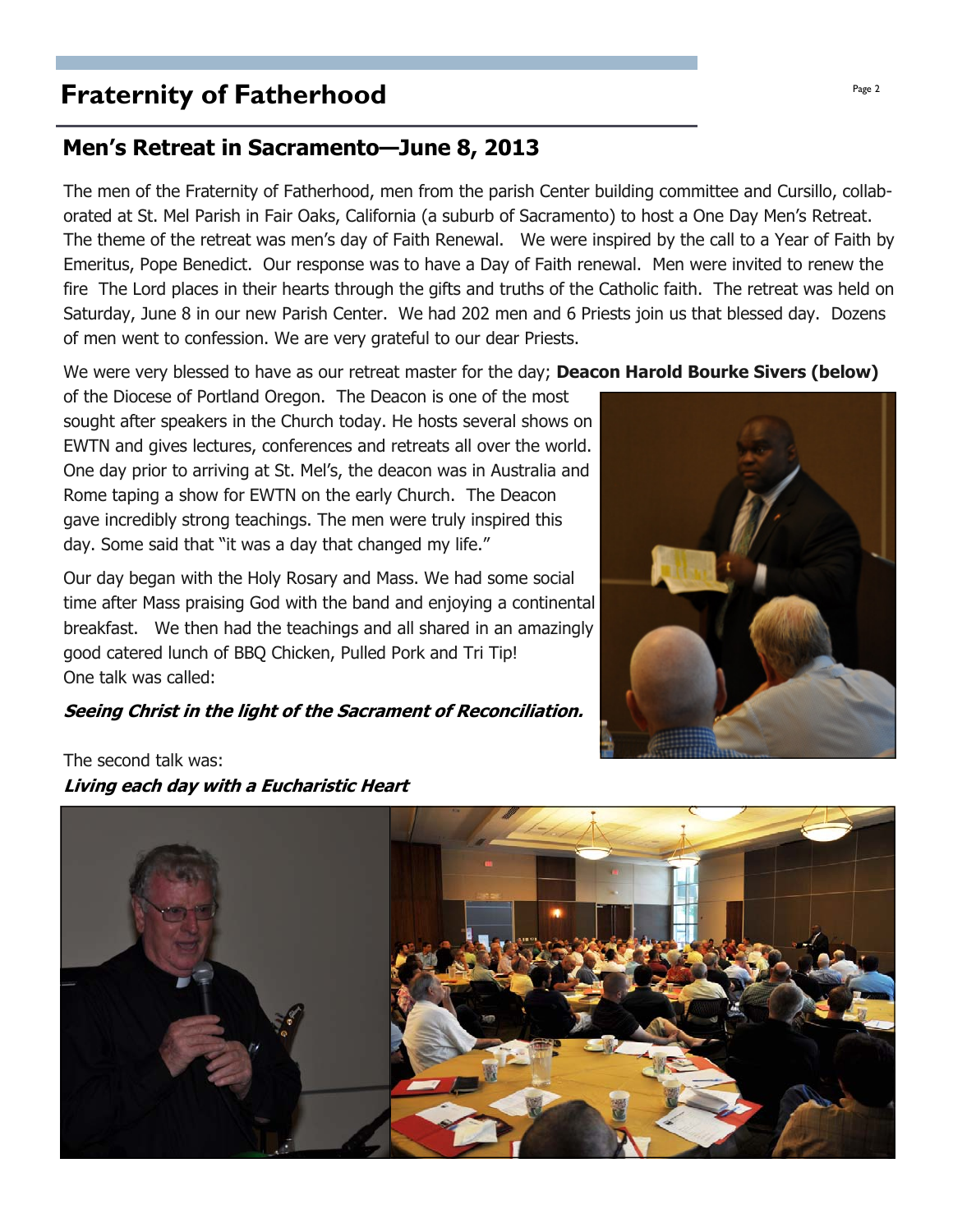# **Fraternity of Fatherhood Page 3**

## Men's Retreat in Sacramento—June 8, 2013



The purpose of this retreat was to bring men closer to Christ.

Our desire was to draw many men from throughout the Diocese to join us as we look to Jesus as our strength, and for men to take their rightful place in The Church, their homes, community and workplace as Catholic/Christian leaders and servants.

#### Our hope from this retreat was that men:

Are encouraged

Are inspired

Are challenged and reassured in their faith

Realize they are not alone

Grow in Holiness

#### Re-focus on the most important things in their lives

Grow in virtue

Bond as men in Jesus Christ

Are strengthened in constant vigilance

Please pray that all of us men may continue on a path to holiness and service to Christ our King. May we truly be the men God calls us to be.



![](_page_2_Picture_17.jpeg)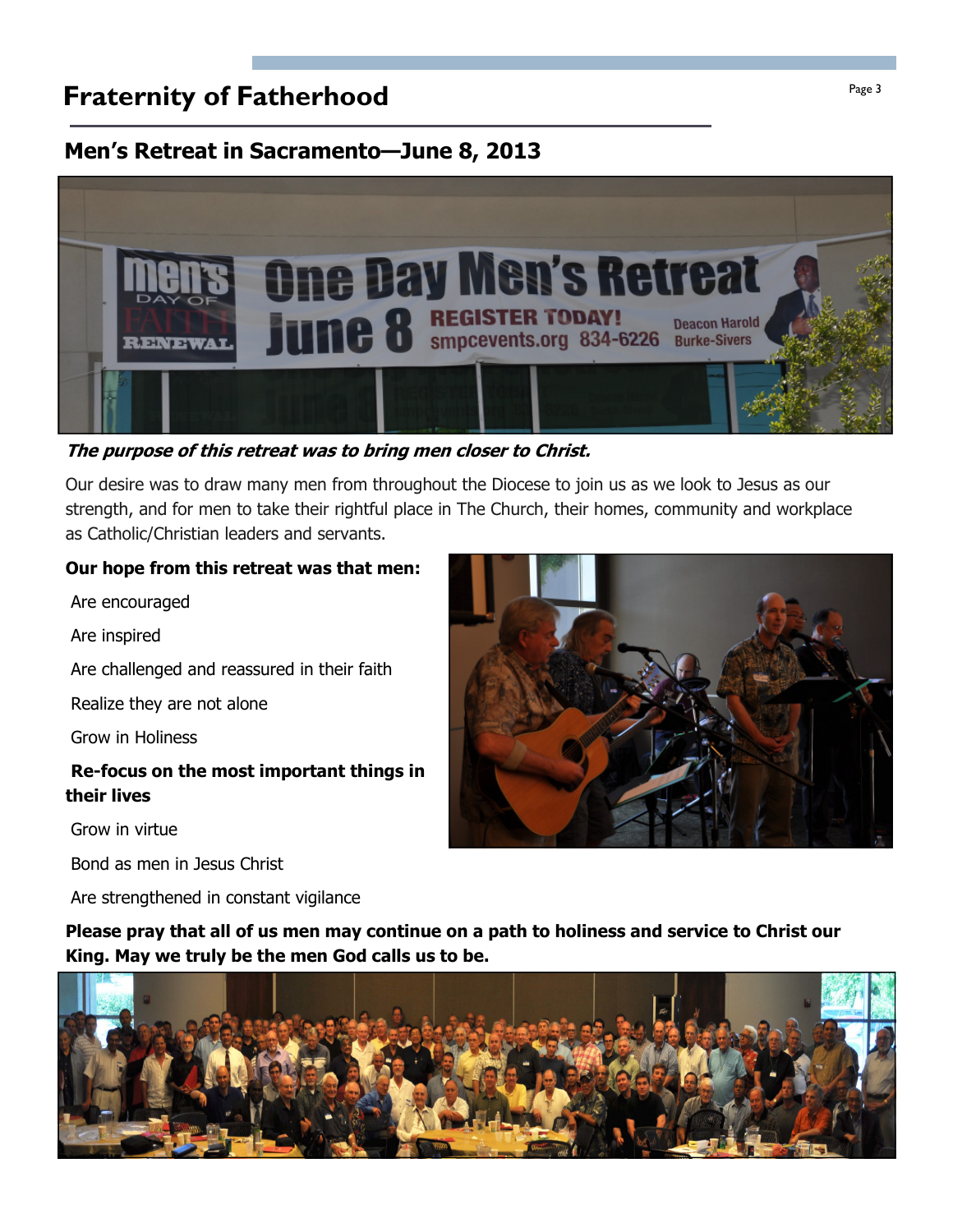#### CARRY YOUR FAMILY IN YOUR HEART - A CALL TO HOLINESS

A husband/father's guide to his vocation and spiritual direction. Each Newsletter focuses on one of the Guidelines or Areas of Growth from the "Carry Your Family In Your Heart" book. These guidelines to our Fatherhood Vocation & Spiritual Formation have been formatted based on the Fatherhood Retreat Guideline Teachings & under Spiritual Direction of Fr. Santan Pinto, S.O.L.T.

## Guideline: FORGIVENESS

Men, most often, have great difficulty with forgiveness. By being able to forgive we show our greatness; we have to be able to let go. After all, we really don't have power to forgive anyhow. By letting go, we can ask God to forgive. We give it to Him and don't take it back.

"Father forgive them, for they know not what they do". By letting go, giving the problem to the Father, we ask for His forgiveness. By doing so, we come to better understanding of God's mercy.

God's forgiveness starts with us. Often times we believe in God's mercy and forgiveness but are not able to let go of our selfness. We hold the hurt to us tight. Without forgiveness we don't allow ourselves to make mistakes, we become critical of others, we lack compassion and understanding, we become miserable and bitter. Without forgiveness we destroy the relationships that God has given us; relationships with our brothers, sisters, wife, parents and children. Peace cannot be in a family without forgiveness.

God's mercy and forgiveness are infinite. Don't limit God working through you by not letting go. Let go. Healing our pain begins with forgiveness.

o Scripture Reading Matt 5:38-48

Love your enemies and pray for those that persecute you. You must do this to be a child of your heavenly Father. We are no different from the sinner if all we do is love those who love us or help those that help us. The real child of God is one who helps another because that person is your brother or sister in Christ. We have not grown in Charity at all or performed an act of Charity if all we do is help the one we are close to or the one that helps us in return. How often do we find ourselves not helping someone move or help out on a project because we say to ourselves that they never help us. Jesus says what is unusual about that! Don't pagans do the same?

Scripture Reading Matt 18:21-35

Forgive from the heart. There is no limit to times we should forgive. Not forgiving leads us to bitterness; we are miserable. Look at the unforgiving servant. He seized his fellow servant, choked him and had him put in prison. Not to mention he did this right after his master had forgiven him for an even bigger debt. Jesus forgives us for all. Don't limit God working through us by not forgiving. Why would we risk eternal life by not showing the same mercy that God shows us.

o Scripture Reading Luke 6:27-36

Be merciful just as your Father is merciful. Love your enemies and perform acts of charity; not just to those that can return the favor. In fact, be anxious to help those that cannot return the favor. That is a real act of charity. Jesus tells us that your reward will be great and you are a child of the most high.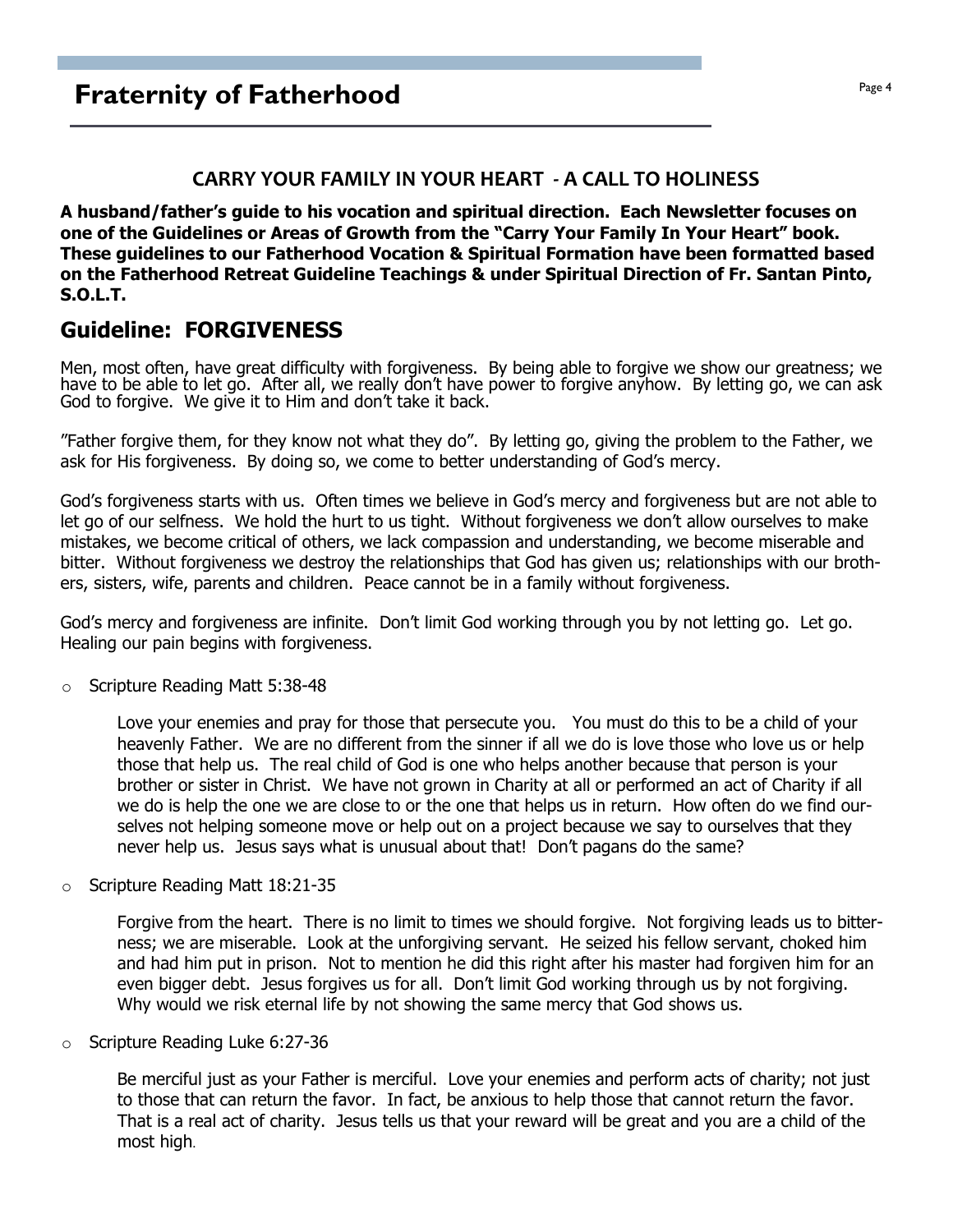# **Fraternity of Fatherhood Fraternity of Fatherhood**

## Fr. Pinto SOLT - Letter to Men (continued from page 1)

responsibilities. It is the grace that counts. All we have to do is open our hearts to the graces God gives us.

This training program is a journey. You discover your identity and recognize your dignity. In understanding your vocation you grow in holiness. You learn to serve as St. Joseph did and realize that God has entrusted His children to your fatherly care!

With my priestly blessings,

Fr. Santan Pinto, SOLT Society of Our Lady of the Most Holy Trinity

![](_page_4_Picture_6.jpeg)

"YOU LEARN TO SERVE AS ST. JOSEPH DID AND REALIZE THAT GOD HAS ENTRUSTED HIS CHILDREN TO YOUR FATHERLY CARE!" Fr. Santan Pinto SOLT

Fraternity Sacramento Men …. Meet every third Wednesday of the month.

We meet at Denny's in Orangevale at 7 pm.

We have been reviewing and discussing the Catechism for the year of faith. Please contact Mike Allison with any questions at email address... (meallison5@gmail.com)

Hope you can join!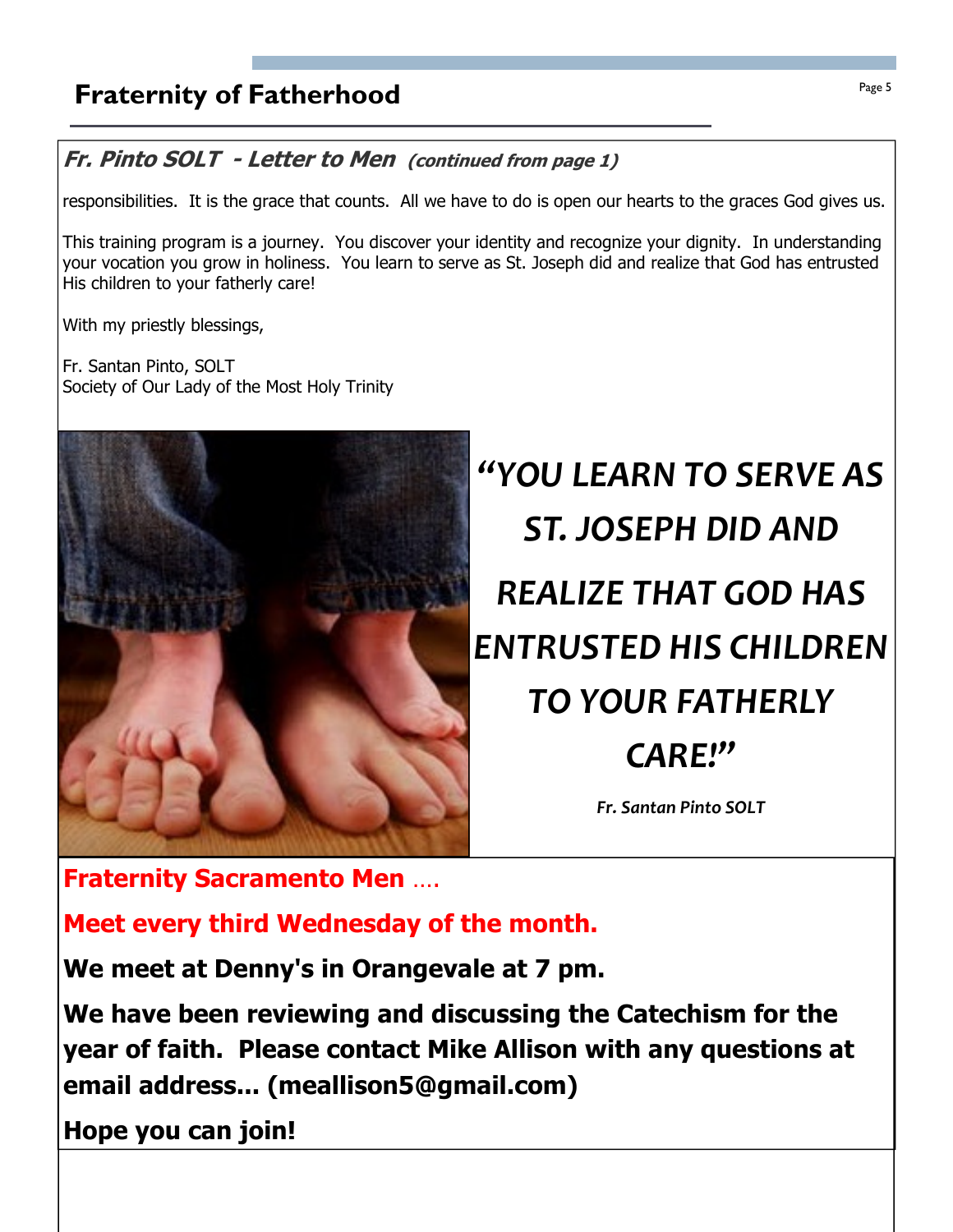# **Fraternity of Fatherhood Page 6** Fraternity of Fatherhood

#### Fraternity of Fatherhood—Group locations & Area Coordinators

Fr. Pinto has encouraged us to grow and expand the Fraternity of Fatherhood all over the world. He has granted us his permission, his blessing and he guides us spiritually. It is with this confidence that we now move forward with humility, obedience and docile hearts. If you are interested in joining a Fraternity of Fatherhood group or if you would like to start a group in your city contact Ray Emnace, Mike Allison, Stacey Hill or Brendan McVicker.

| <b>Arkansas</b>         |                  |                    |                                      |              |
|-------------------------|------------------|--------------------|--------------------------------------|--------------|
| <b>Steve Osborn</b>     | (501) 664-5379   | $(501) 529 - 5615$ | SteveO@oca-actuaries.com             | Little Rock  |
| <b>California</b>       |                  |                    |                                      |              |
| <b>Ray Emnace</b>       | $(661)$ 513-4216 | $(213) 531 - 1999$ | Raceman502@aol.com                   | Los Angeles  |
| Mike Allison            | (916) 436-4049   | $(916) 834 - 6226$ | meallison5@gmail.com                 | Fair Oaks    |
|                         |                  |                    |                                      |              |
| <b>Mississippi</b>      |                  |                    |                                      |              |
| Don Brewer              | $(662)$ 253-5146 | (901) 299-1989     | don@memphis2u.com                    | Olive Branch |
|                         |                  |                    |                                      |              |
| <b>Nevada</b>           |                  |                    |                                      |              |
|                         |                  |                    |                                      |              |
| <b>Stacey Hill</b>      | (775) 787-6275   | $(775) 762 - 5217$ | cerrosamor@sbcglobal.net             | Reno         |
|                         |                  |                    |                                      |              |
| <b>Oregon</b>           |                  |                    |                                      |              |
| <b>Brendan McVicker</b> | (503) 657-0484   | $(503)$ 358-4963   | mcvickerfamily@comcast.net West Linn |              |
|                         |                  |                    |                                      |              |
| <b>Texas</b>            |                  |                    |                                      |              |
| Donald Lange            | (210) 404-1330   | (210) 875-7869     | LangeDP@BV.com                       | San Antonio  |
|                         |                  |                    |                                      |              |

# "Ask Jesus what He wants from you and be brave!"

- Pope Francis

![](_page_5_Picture_6.jpeg)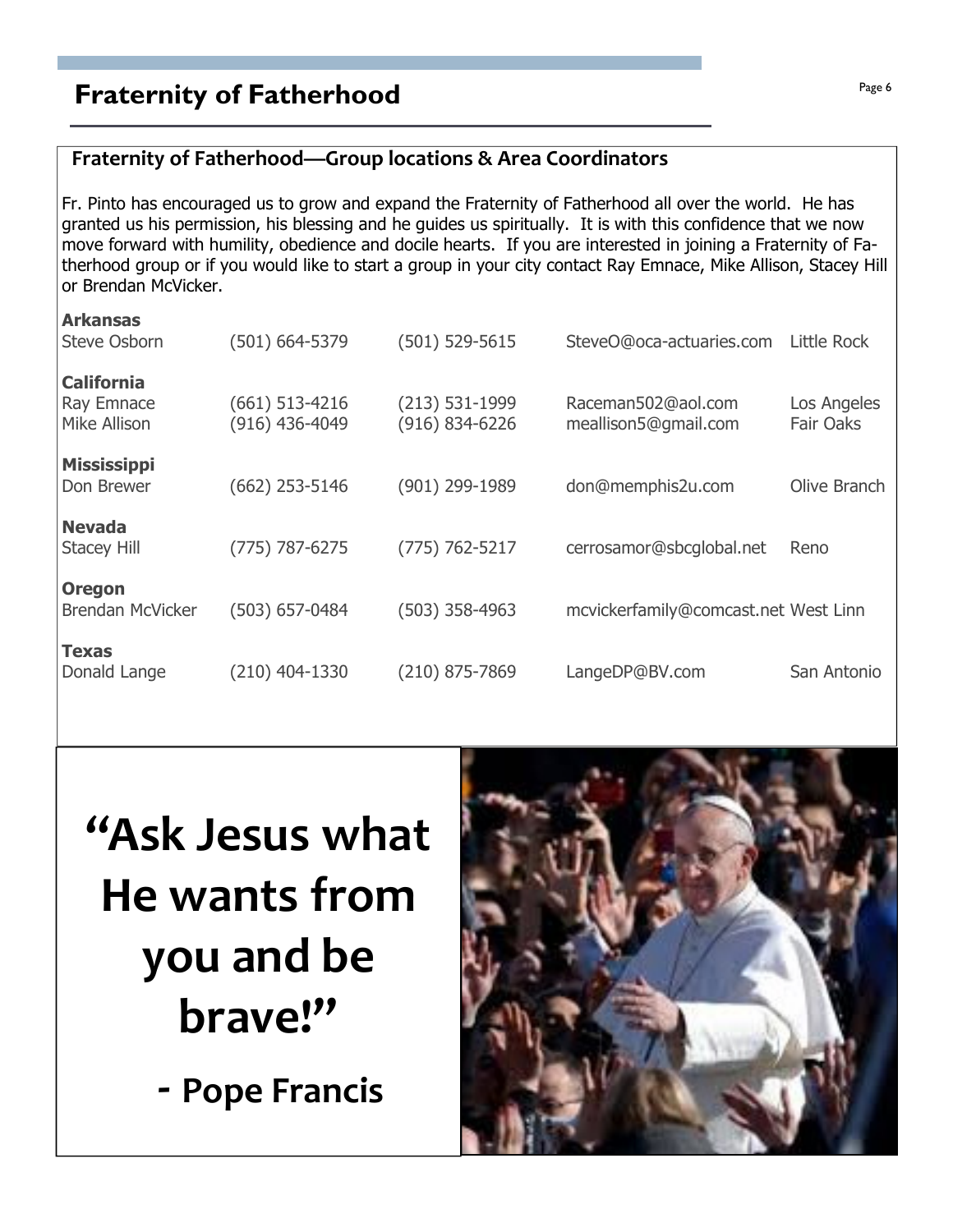# **Fraternity of Fatherhood Page 7** Fraternity of Fatherhood

![](_page_6_Picture_1.jpeg)

#### Fraternity Portland, **Oregon Men** ....meet

every second Saturday of the month.

We meet at St. Mary's Cathedral for 7:30AM Mass followed by our breakfast meeting at the Kingston Grill. We conclude at 9:30AM.

Our group consists of single and married men. Right now we are studying the "Carry Your Family In Your Heart" Fatherhood Guidelines. Contact Brendan 503-358-4963.

Hope you can join!

#### A Fraternity for All Men

The Fraternity of Fatherhood is for men of all ages. Our desire is to serve the Lord in all areas of our lives and to especially model our gift and responsibilities as fathers after the example of God the Father and His goodness. We support men; meeting them where they are. We engage in one-on-one friendships and provide opportunities for group activity, support and formation.

We entrust the Fatherhood Fraternity to the patronage of Saint Joseph.

#### Our Mission

To serve as men dedicated to the Lord in all aspects of our lives. To encourage and support men / fathers throughout the world in their gift and responsibilities as fathers. To encourage and support fathers "to respond" to their vocation, to protect and remain strong carrying their families in their hearts. Our desire is to be united to The Lord and fulfill our holy mission as fathers.

#### What is it we hope to do?

Bring men / fathers, closer to God by inviting them to learn their faith, challenging them to live their faith and encouraging them to love and share their faith. In addition, we invite those not married as this is a time to discern their vocation and calling in the Church.

As Fraternity of Fatherhood members, we are committed to grow and be formed spirituality, to support each other, to be active and supportive in our parishes. We are committed to learn who we are as Catholic men, to be discovered through our life experiences, prayer, studying Scripture and the documents of the Holy Roman Catholic Church, obedience to the Holy Roman Pontiff, our Roman Catholic Bishops and our parish Pastors. The formation of "Fatherhood" takes place in our hearts. Being a father means understanding that it is a call. When Fatherhood is received as a gift, it is accepted in humility and gratitude. Humility comes from the fact that we are weak. The pressures of the world are strong and flesh seems to have its way. Gratitude comes from the fact that the Lord is our Shepherd and He is with us always. With Him all things are possible.